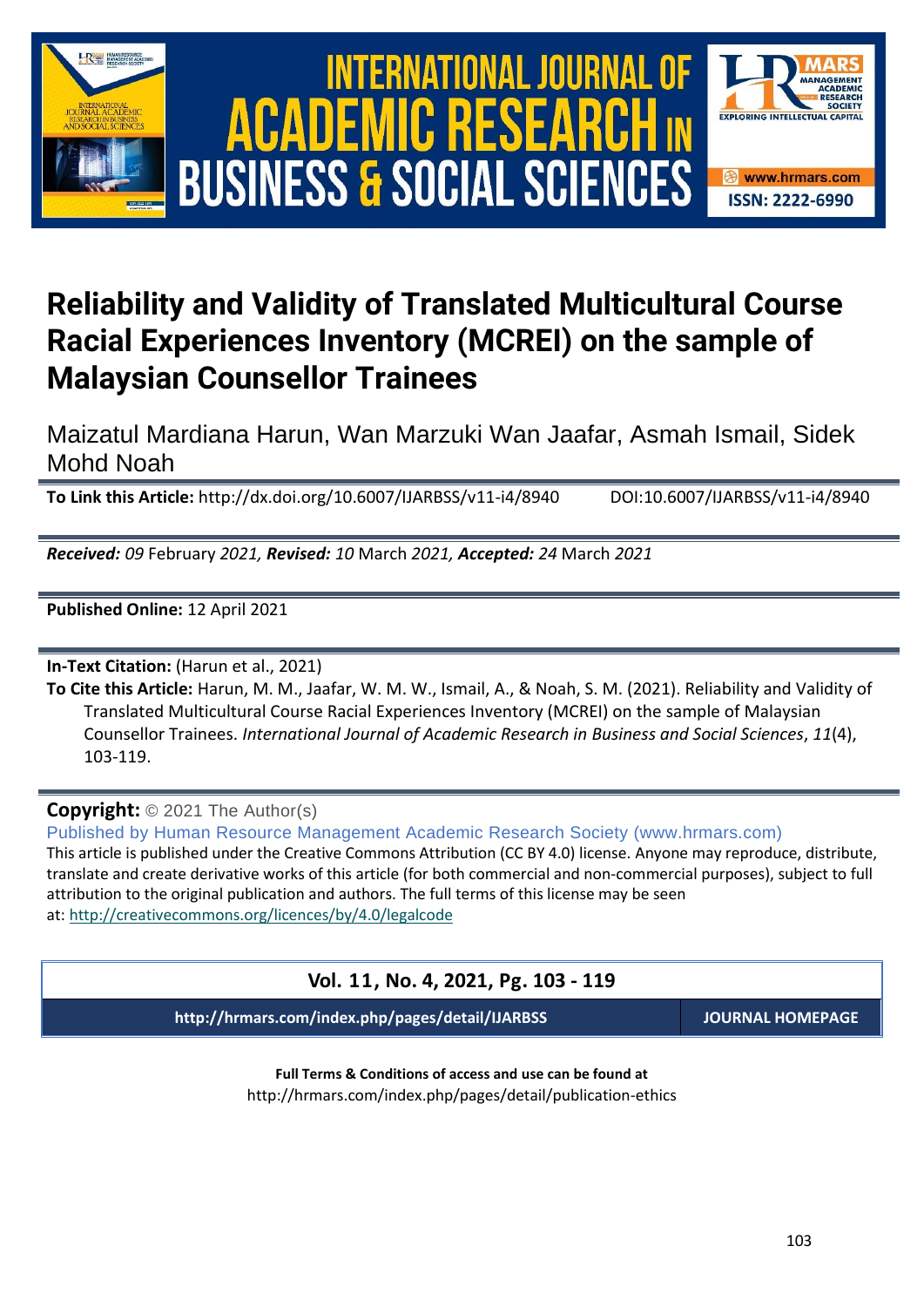

# **Reliability and Validity of Translated Multicultural Course Racial Experiences Inventory (MCREI) on the sample of Malaysian Counsellor Trainees**

Maizatul Mardiana Harun, Wan Marzuki Wan Jaafar, Asmah Ismail, Sidek Mohd Noah

Universiti Putra Malaysia Email: maizatulmar.harun@yahoo.com, wanmarzuki@putra.upm.edu.my, asmahis@upm.edu.my, sideknoah@yahoo.com

#### **Abstract**

Multicultural experiences can be conceptually connected to counsellor trainees' perception of the multicultural exposure and interaction that they experienced during the multicultural counselling course. The degree of counsellor trainees multicultural experience may reflect the status and focus of the multicultural counselling course. Therefore, the objective of this study is to investigate the factor structure, reliability, and validity of the Malay version of the MCREI. There are 205 counsellor trainees from local universities who completed the questionnaire. Based on factor analysis, the four-factor structure, the same as the original version was confirmed with 12 items were retained. For reliability, internal consistency and construct reliability were evaluated and confirmed. The finding showed that the internal consistency was  $α = .842$  and construct reliability of .837. The convergent validity value obtained from the confirmatory factor analysis was .574. In addition, an external validity value is also provided. Overall, the factor structure, reliability, and validity of the Malay version of the MCREI were all confirmed in this study. The high reliability and proven validity imply that MCREI can successfully be used by counsellor trainees across gender and ethnicity.

**Keywords**: Multicultural Experience, Multicultural Counselling Course, Counsellor Trainees, Reliability, Validity.

### **Introduction**

A person may take for granted that their way of life is the way things are if they never experience other culture (Donohue, 2020). This must not be the case for counsellor trainees or else culturally insensitive practice may harm their clients. To be a competent counsellor, counsellor trainees should be aware of the importance of multicultural experience. The multicultural experience provides a layout of a bigger picture in understanding themselves. Individuals' present self, their thinking, feeling, and behaviour mostly influenced by their multicultural experience, of what they perceive, and digest from their environment.

Multicultural experience can be regarded as collected cross-cultural experiences encounter (Narvaez & Hill, 2010). According to Contact Theory (Allport, 1954), contact between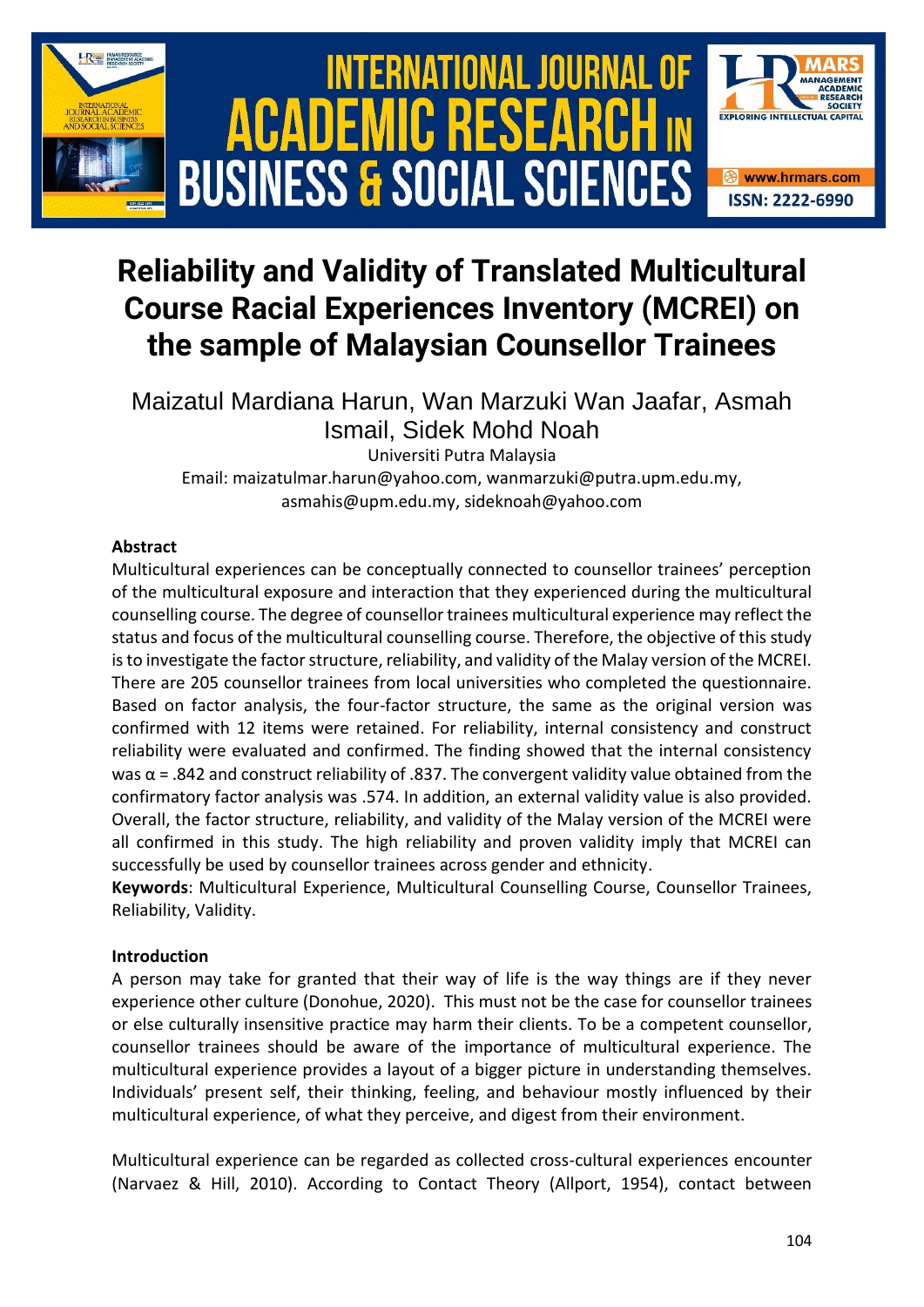**Vol. 1 1 , No. 4, 2021, E-ISSN: 2222-6990 © 2021 HRMARS**

individuals of different groups can lead to positive outcomes (e.g., lower prejudice, openness, empathy, etc.). This kind of contact is also the accumulation of intercultural encounters (Narvaez & Hill, 2010). Leung et al. (2008) described multicultural experiences as all direct and indirect experiences of encountering or interacting with the elements and/or members of foreign cultures. Multicultural experiences allow an individual to encounter viewpoints that contrast with the indigenous culture and can lead to an adjustment in thinking, a broadening of perspective, and greater cognitive flexibility (Narvaez & Hill, 2010). Greater multicultural experience typically fosters improved multicultural competencies, including cognitive and behavioural flexibility, empathy, openness to new experiences and people, and tolerance for ambiguity (Paige, 1996).

To measure the studied forms of experience, researchers often included them in the demographic sheet. Direct clinical/counselling, training experiences in a graduate program (Na Go Eun, 2012; Barden & Greene, 2015), and working or professional experience (Crook, 2010; Adams, 2015) were included in the demographic information section as a part of the questionnaire (Rigali-Oiler, 2013; Adams, 2015). To date, a specific instrument to capture the multicultural experience that takes place in the multicultural training context is still limited. Beside multicultural training experience, multicultural counselling literature focuses more on cultural immersion as a variable that represents counsellor trainees multicultural experience. However, cultural immersion experience is an experience gained and digested from a structured program outside the classroom as part of multicultural counselling training. It is a planned program that takes place in a culturally different location from counsellor trainees' familiarities. For instance, Tomlinson-Clarke and Clarke (2010) conducted a six days program with local communities in South African.

Cultural immersion experience was measured through the measurement of multicultural counselling competence and multicultural counselling self-efficacy. For instances, Barden et al. (2014) measured cultural immersion experience through measurement of multicultural counselling competence and multicultural counselling self-efficacy. Nevertheless, a study by Chaichanasakul (2011) is one of the few attempts to measure multicultural experience using a specific instrument, which is the Multicultural Experience Inventory-Revised (MEI-R; Ramirez, 1998). However, this instrument is designed to capture multicultural experience from a personal setting that is based on interaction and exposure during the formative years.

The Self-Efficacy Theory (SET) stated that mastery experience as one of the sources of selfefficacy and the Social Cognitive Theory (SCT) also mentioned that individual competency related to his or her experience, efficacy, and environment, the multicultural experience is a form of experience that should be measured (Bandura, 1977, 1986). A different set of tasks require a different ability that develops from a different experience. Therefore, multicultural experience gained during multicultural counselling course should be measured specifically. Even though most of the multicultural counselling courses were conducted according to due accreditation, a specific instrument to measure multicultural experience in an academic setting through multicultural counselling the course is needed to reflect the progress and quality of a multicultural counselling course.

In the counselling field, the instruments that merely measure counsellor trainees' multicultural experience were the Multicultural Environment Inventory-Revised (MEI-R;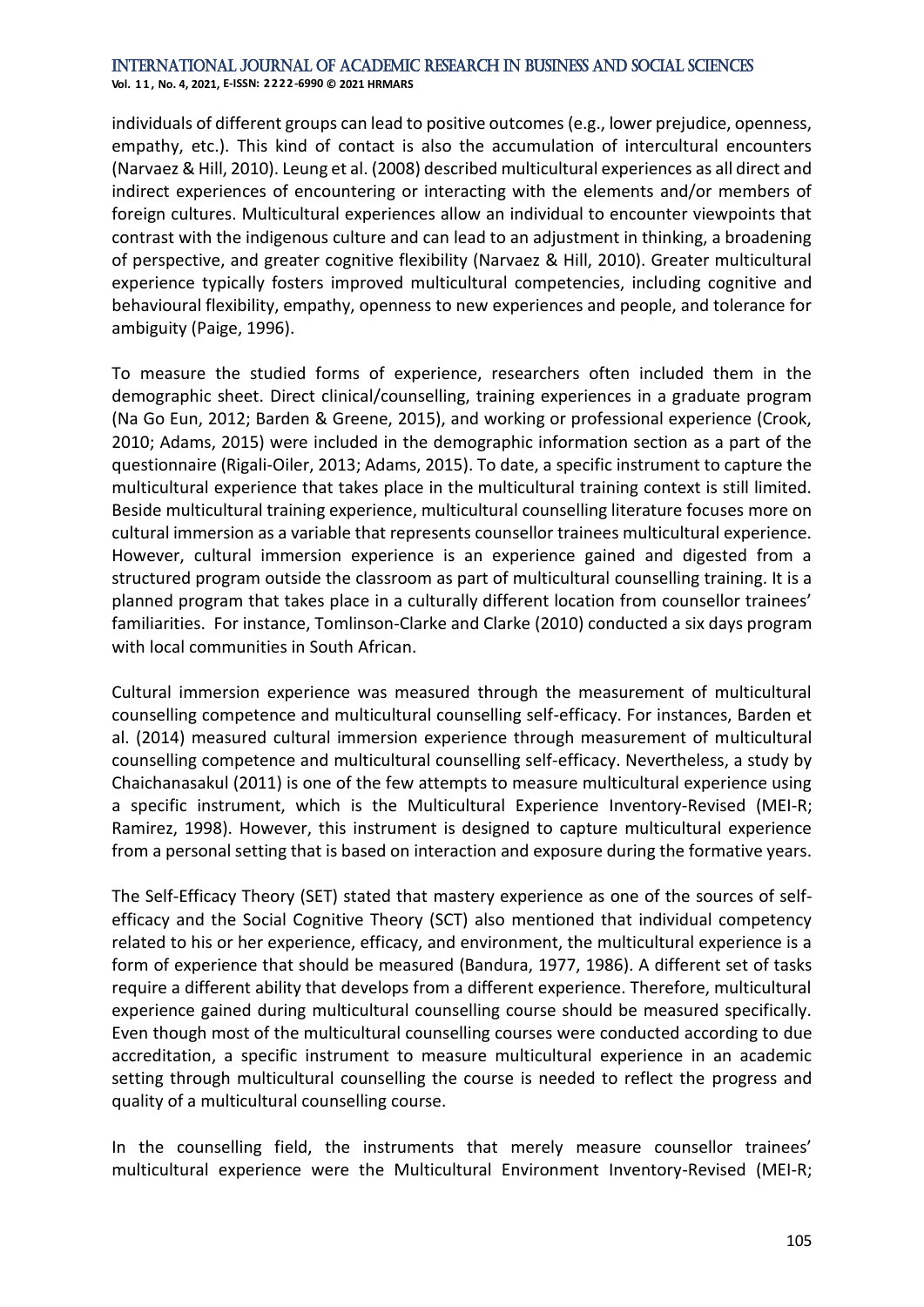**Vol. 1 1 , No. 4, 2021, E-ISSN: 2222-6990 © 2021 HRMARS**

Pope-Davis et al., 2000) and the Multicultural Competency Checklist (MCC; Ponterotto et al., 1995). These two instruments were designed to assess the multicultural status and focus on multicultural training. The MEI-R was developed by Pope-Davis et al. (2000) to assess counselling graduate students' perception of their academic training milieu in terms of its multicultural focus. It comprises four subscales (Curriculum and Supervision, Climate and Comfort, Honesty in Recruitment, and Multicultural Research) with a total of 27 Likert-type items. In contrast, the MCC was designed to assist faculty members to assess their status with regard to providing multicultural training for their students. This 22-items instrument was intended to be completed by the director of training or the collective program faculty.

In the field of psychology, instruments such as the Multicultural Experience Questionnaire (MEXQ; Endicott, Bock, & Narvaez, 2003) Multicultural Experience Questionnaire (MEQ; Narvaez & Hill, 2010), Multicultural Experience Assessment (MExA; Aytug et al., 2018) and Multicultural Experience Inventory (MEI; Ramirez, 1998) are specifically designed to measure multicultural experiences. The MEXQ is a 105-item instrument that measures the extent of multicultural experience with and attitudinal openness toward diverse groups (Endicott et al., 2003). Narvaez and Hill (2010) developed MEQ with 15 items that measure both deliberate and incidental intercultural experience among college students. The MExA is a 10-item instrument that measures the multicultural exposure and multicultural interaction (Aytug et al., 2018). The MEXQ, MEQ and MExA were developed in the field of social psychology. Meanwhile, the MEI-R was designed from the perspective of cross-cultural psychology. It is a 26-item instrument that measures the historical development pattern and current multicultural interaction that reflect individual multicultural experience (Ramirez, 1998). All four instruments are more preferable in measuring the personal multicultural experience.

Nevertheless, the Multicultural Course Racial Experiences Inventory (MCREI) was designed specifically to measure multicultural experience gained by counsellor trainees while attending multicultural counselling course. This type of multicultural experience forms through exposure and interaction during classroom activities that are structured and planned. The MCREI was developed based on previous multicultural literature and findings from a qualitative study involving counsellor trainees who had completed a multicultural counselling course (Pieterse et al., 2016). Thus, this study chose MCREI to measure counsellor trainees' academic multicultural experience due to its ability to measure a specific multicultural experience gained by counsellor trainees from the attended multicultural counselling course. The MCREI had undergone back-to-back translation and expert validation process as this is one of the few attempts to utilize MCREI in the outer context of the US.

Therefore, this study aims to

- i. confirm the translated MCREI's factor structure
- ii. evaluate the translated MCREI's reliability
- iii. explore the descriptive nature of the translated MCREI
- iv. investigate the external and convergent validity of translated MCREI

to provide evidence of its psychometric properties for safe and proper use by educator, supervisor, practitioner, and researcher in Malaysian context specifically and any other culturally relevant context.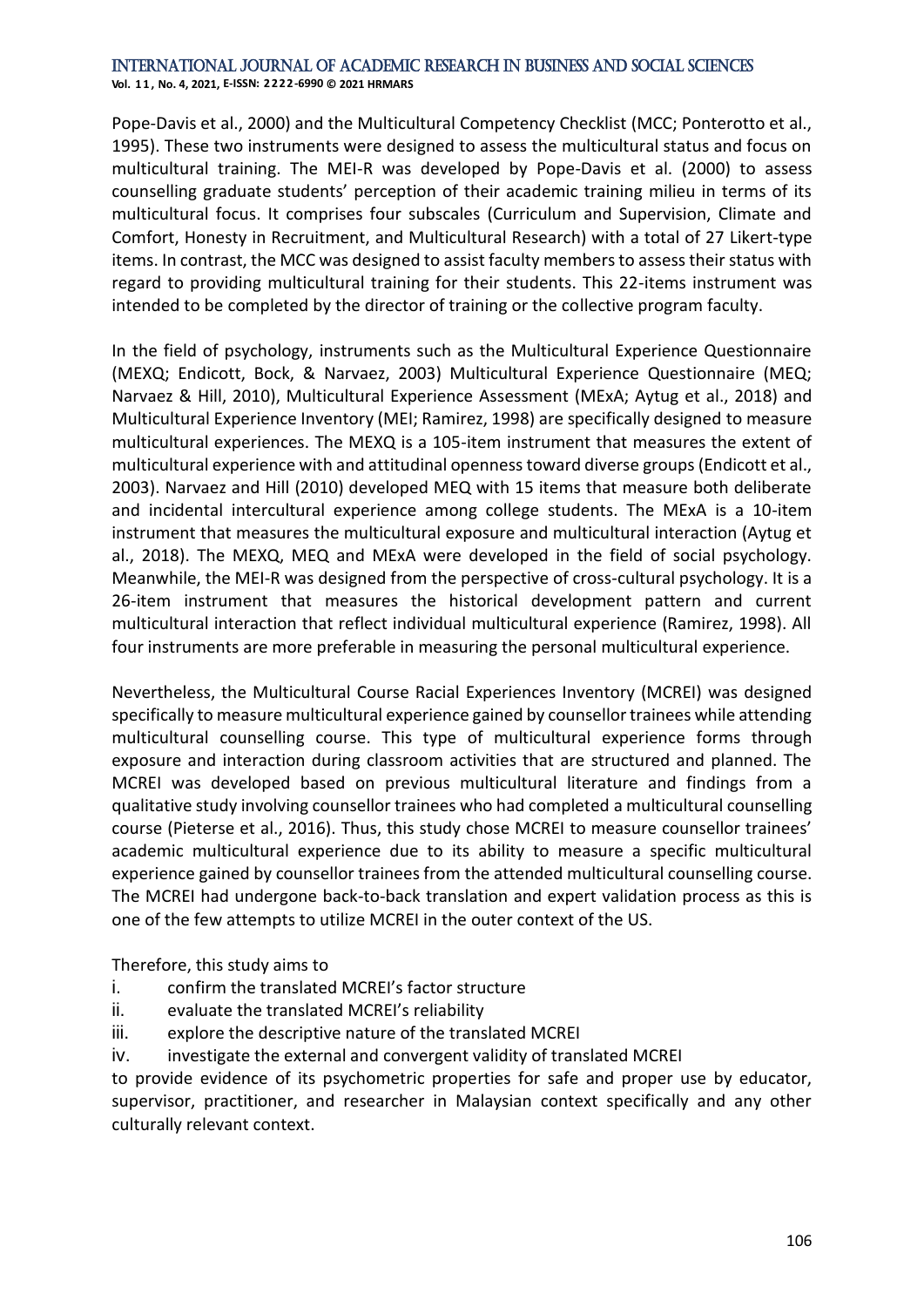#### **Methods**

#### **Participants**

The participants in this study is the counsellor trainees who were completing their counselling internship training in various organizations in Klang Valley and East Malaysia. The 200 counsellor trainees were chosen through cluster random sampling. The distribution of respondents in term of age, gender, ethnicity, and religion are majored by respondents whose age are between 22 to 24 years old (n= 159, 79.5%), female (n= 159, 79.5%), Malay (n= 154, 77.0%) and Muslim (= 167, 83.5%). Table 1 presents a detailed description of the sample.

|                          | ັ            |              |            |
|--------------------------|--------------|--------------|------------|
| Demographic<br>variables | Categories   | Frequency    | Percentage |
|                          | $22 - 24$    | 159          | 79.5       |
| Age                      | $25 - 27$    | 36           | 18.0       |
|                          | $28 - 30$    | 5            | 2.5        |
| Gender                   | Male         | 41           | 20.5       |
|                          | Female       | 159          | 79.5       |
| Ethnicity                | Malay        | 154          | 77.0       |
|                          | Non-Malay    | 46           | 33.0       |
| Religion                 | Muslim       | 167          | 83.5       |
|                          | Non - Muslim | 32           | 16.0       |
|                          | No Religion  | $\mathbf{1}$ | 0.5        |

### **Table 1. Distribution of respondent's demographic**

#### **Material**

Data were collected using the adapted and translated MCREI. It was first developed by Pieterse et al. (2016) to measure various aspects of student experiences in multicultural courses that are reflective of their racial group membership. The MCREI consists of 19 items derived from four subscales; (i) Racial Group Identification (6 items), (ii) Racial Diversity - Tension (5 items), (iii) Racial Group Salience (4 items), and (iv) Racial Diversity - Negative Effects (4 items). All items are scored in a positive direction. The response options ranged from 1 (Strongly Agree) to 5 (Strongly Disagree), giving a range score of 19 to 95. By summing responses to all items, the total score of MCREI indicates the degree of individual's multicultural experience that he or she gain during multicultural counselling course. The adapted and translated MCREI remained all items in the Malay version.

The MCREI was reviewed and validated by a counselling psychologist who had experience in teaching multicultural courses and had a record of publications within the area. Based on the feedback, Pieterse et al. (2016) concluded that MCREI has acceptable validity. No specific number about validity was reported in the original article of MCREI. In term of reliability, Pieterse et al. (2016) reported sufficient and fair reliability for each component, (i) Racial Group Identification ( $\alpha$  =.82), (ii) Racial Diversity - Tension ( $\alpha$  =.81), (iii) Racial Group Salience ( $\alpha$  =.75), and (iv) Racial Diversity - Negative Effects ( $\alpha$  =.84).

There are two other instruments used in this study, (i) the Multicultural Counselling and Training Survey-Revised (MCCTS-R; Holcomb-McCoy & Day-Vines, 2004), and (ii) Multicultural Counseling Self-Efficacy-Racial Diverse (MCSE-RD; Sheu, 2005).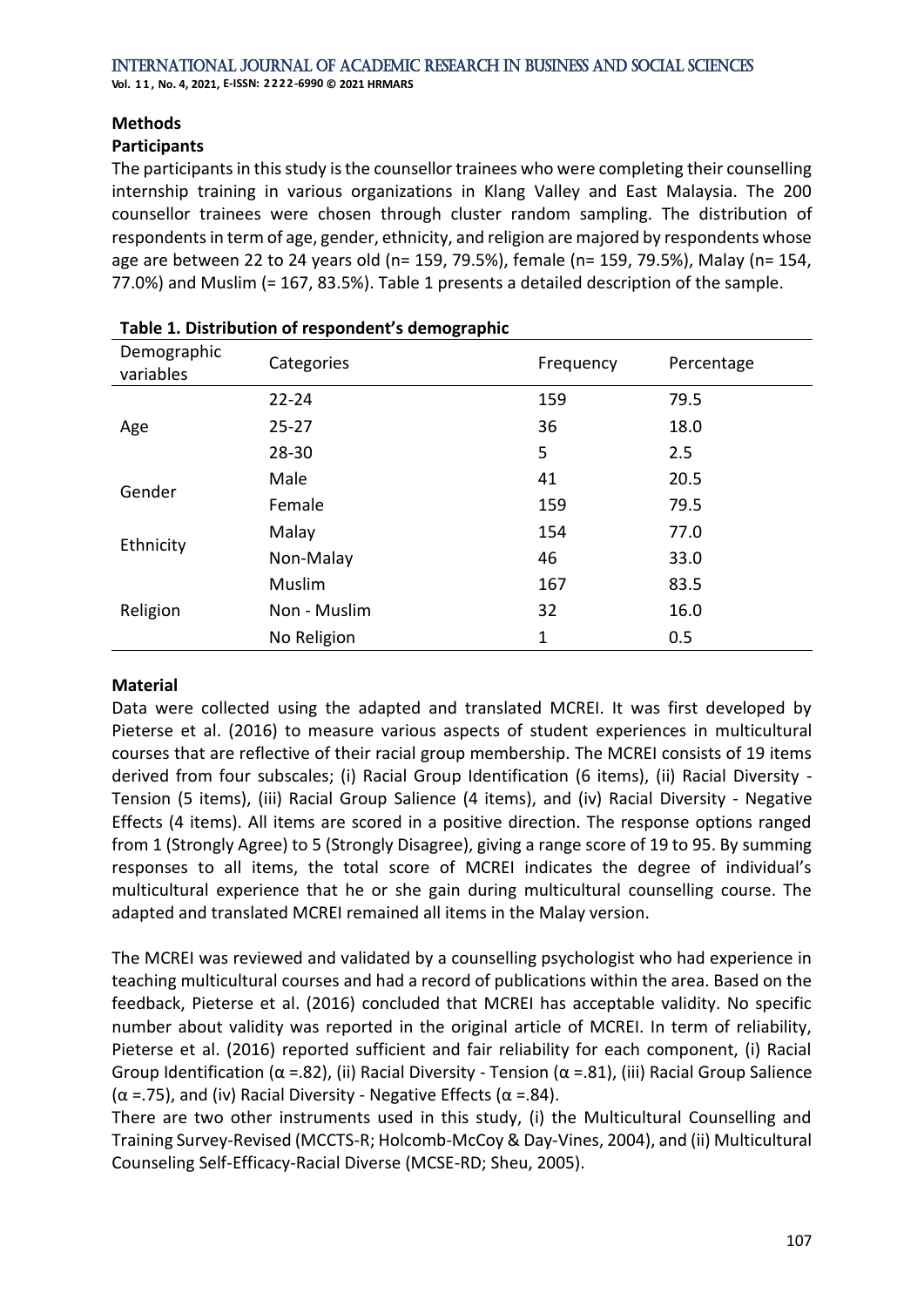**Vol. 1 1 , No. 4, 2021, E-ISSN: 2222-6990 © 2021 HRMARS**

#### i. MCCTS-R

The MCCTS-R consists of three subconstructs that are (i) Multicultural Terminology (4 items), (ii) Multicultural Knowledge (20 items), and (iii) Multicultural Awareness (8 items), with 32 items (Holcomb-McCoy & Day-Vines, 2004). All of the items were positively stated. The four-point Likert scale was applied in rating each item (1= Not Competent, 2= Somewhat Competent, 3 = Competent, and 4 = Very Competent), giving a score range of 32 to 128. Total score of MCCTS-R that gained from the summation of every item rating explained respondents' level of self-perceived multicultural counselling competence. Previous studies reported excellent reliability of MCSE-RD subscales and its total. For instance, α of .85 to .97 were reported by Holcomb-McCoy and Day-Vines (2004) for MCCTS-R subscales (Multicultural Terminology = .97, Multicultural Knowledge = .95, Multicultural Awareness= .85). In addition, a study by Barden and Greene (2015) reported a high reliability of .95 for full MCCTS-R.

#### ii. MCSE-RD

The MCSE-RD was used to measure the counselor trainees' multicultural counseling selfefficacy. The MCSE-RD consists of 37 items derived from three subscales; (i) multicultural intervention (24 items), (ii) multicultural assessment (6 items), and (iii) multicultural counseling session management (7 items). All of the items of the MCSE-RD were positively stated and were rated on a scale ranging from 0 (no confidence at all) to 9 (complete confidence). Sheu and Lent (2007) reported high reliability of .92 to .98 for MCSE-RD subscales and a of .98 for the total MCSE-RD. In other study, Barden and Greene (2015) reported a satisfying value of reliability with Cronbach's alpha coefficient for fullscale was .94 and ranged from .89 and .95 for the subscales (Multicultural Intervention = .89, Multicultural Assessment = .87, Multicultural Session Management = .95).

Data on respondent's age, gender, ethnicity, and religion were obtained through a demographic sheet that was attached at the last page of the questionnaire.

#### **Procedure**

First of all, the researcher had been granted permission by the original author and translated version authors to use the MCREI. In this study, back-to-back translation method was used where the Malay version was used only as a guide for the translators. According to Noah (2005) suggestion. The translators were appointed based on their expertise in counselling and high proficiency in English. After getting the translated draft of MCREI, it was undergoing the pre-testing process to gain feedback on the term, phrase, and structure sentence used. As a result, there were some minor spelling errors where corrections had been made. The pretested draft then presented to panel of experts for content validation process. Five counselling experts were appointed based on their focus on multicultural counselling in their teaching and research.

Then, the translated MCREI was piloted on 73 counsellor trainees to build up its psychometric profiles before embarking to the actual data collection phase. Therefore, the exploratory factor analysis (EFA) was done using the pilot study data,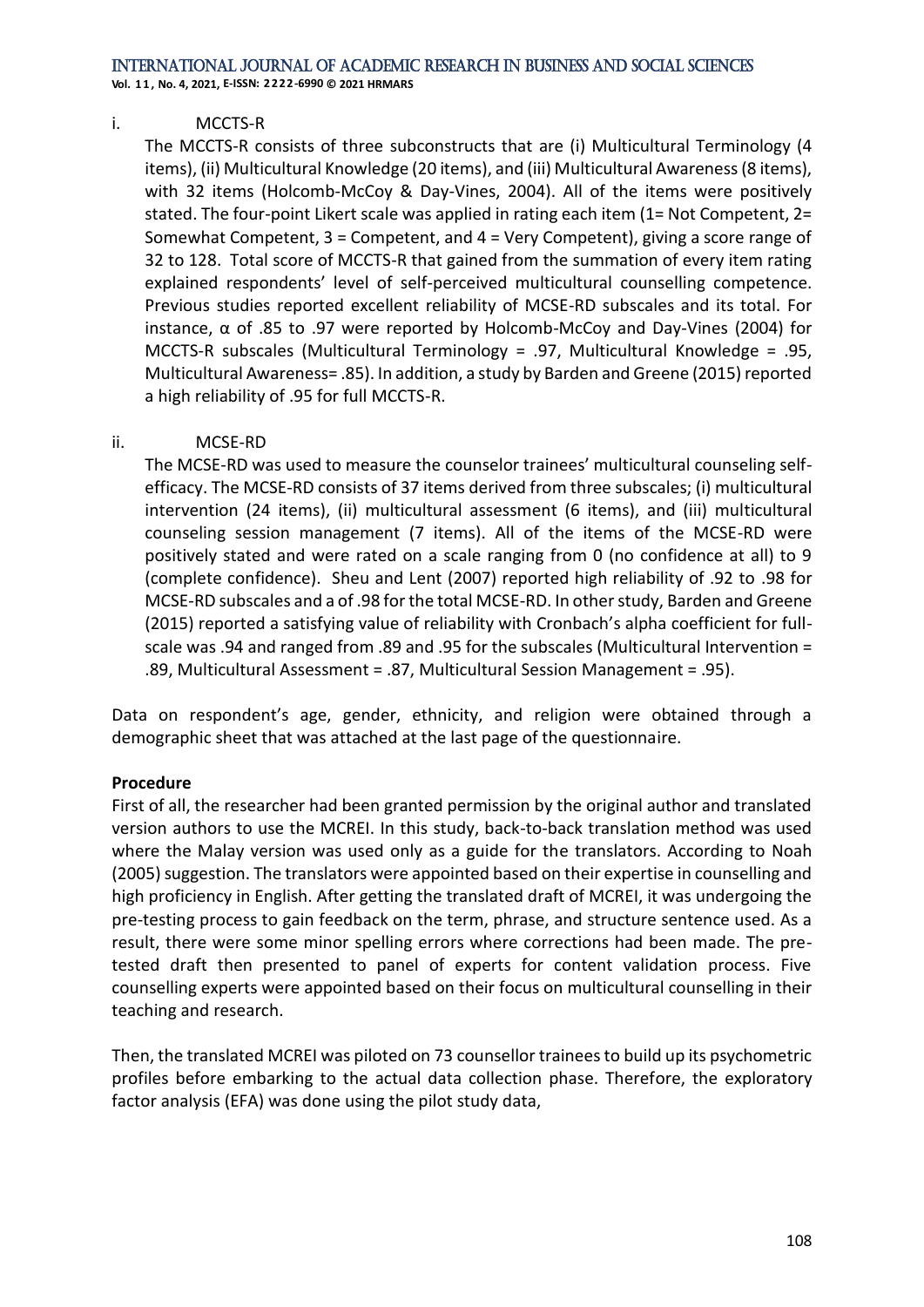**Vol. 1 1 , No. 4, 2021, E-ISSN: 2222-6990 © 2021 HRMARS**

#### **Exploratory Factor Analysis (EFA)**

The exploratory factor analysis (EFA) is a process where data is explored and produced information about the numbers of factors that are required to represent the data. It is usually used during the early stages of research to gather information about the interrelationships among a set of variables. In this study, the EFA was done using the principal component analysis (PCA). Based on the Bartlett test of Sphericity and the Kaiser Mayer Olkin, it can be concluded that the MCREI met the requirement for the implementation of PCA.

The PCA determines the factors accounting for the total variance of the specific construct. The factor analysis revealed a 5-factor with eigenvalues above 1.0. which accounted for 66.81% of the total variance. Tabachnick and Fidell (2007) recommend factor loading greater than .30 as acceptable. The results indicate that factor loadings range from .382 to .867, which are acceptable and sufficient. Based on the results, factor 1 consists of 8 items, factor 2, 3 and 4 are all made of 3 items, and factor 5 consists of 2 items. Table 2 presents the distribution of the 19 items.

|         | $\mathbf{1}$ | $\overline{2}$ | 3    | 4    | 5    |
|---------|--------------|----------------|------|------|------|
| mcrei1  |              |                |      | .707 |      |
| mcrei2  |              |                |      | .837 |      |
| mcrei3  | .495         |                |      |      |      |
| mcrei4  |              |                | .811 |      |      |
| mcrei5  |              |                | .672 |      |      |
| mcrei6  | .811         |                |      |      |      |
| mcrei7  | .867         |                |      |      |      |
| mcrei8  | .851         |                |      |      |      |
| mcrei9  | .382         |                |      |      |      |
| mcrei10 |              |                |      | .532 |      |
| mcrei11 | .622         |                |      |      |      |
| mcrei12 |              | .804           |      |      |      |
| mcrei13 |              | .810           |      |      |      |
| mcrei14 |              | .678           |      |      |      |
| mcrei15 |              |                | .543 |      |      |
| mcrei16 |              |                |      |      | .620 |
| mcrei17 | .639         |                |      |      |      |
| mcrei18 | .627         |                |      |      |      |
| mcrei19 |              |                |      |      | .718 |

#### **Table 2. The 5-factor structure and distribution of 17 items**

In this study, 208 counsellor trainees were recruited through cluster random sampling. At the time of the study, the counsellor trainees are at the end of their counselling internship training in various organizations around Klang Valley and East Malaysia. The instrument was e-mailed to the respondents. This study consumed four weeks duration to be accomplished and the total of 205 questionnaire were returned.

#### **Statistical Analysis**

The specific aims of this study were: (1) to confirm the factor structure of translated MCREI, (2) to evaluate the reliability of translated MCREI, (3) to identify the descriptive statistics of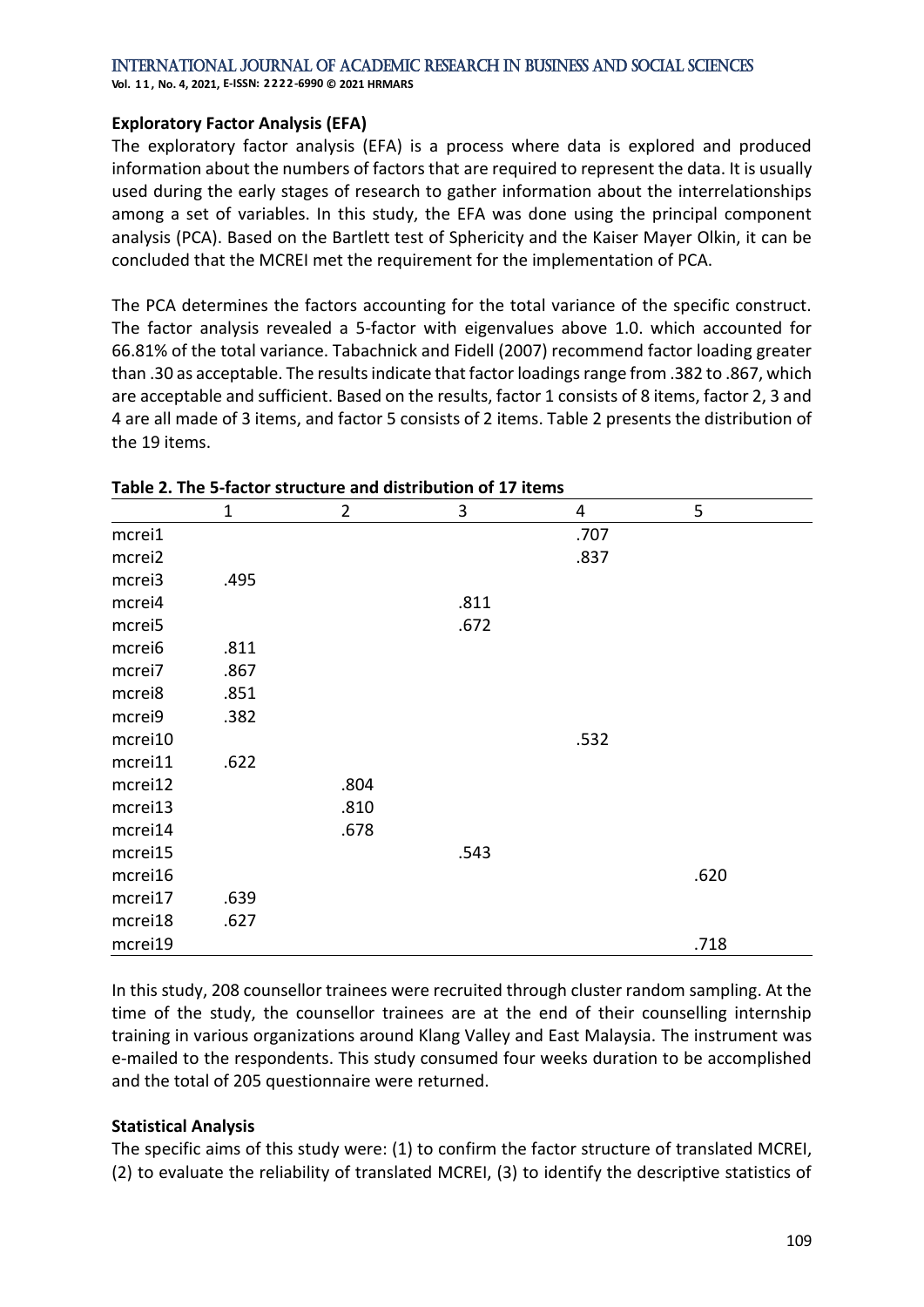the MCREI, and (4) to investigate the external and convergent validity of MCREI. Data were analysed using SPSS 25 and AMOS 23 computer program based on the 200 usable responses. An alpha level of .05 was set for all the analyses.

The hypothesized factor structure model was tested by confirmatory factor analysis (CFA) using the AMOS 23. The Goodness of Fit Indexes (GFI), the comparative fit index (CFI), the incremental fit indexes (IFI), and the Root Mean Square Error of Approximation (RMSEA) are the four common fit indexes used to determine model fit (McDonald & Ho, 2002). To provide adequate evidence of model fit, a model shall fulfil the requirement of at least three fit indices (Hair et al., 2006). In addition, Hair et al. (2006) and Iacobucci (2010) suggested that the Chi Square value must be reported together with at least one absolute index (i.e., RMSEA) and one incremental index (i.e., CFI). Therefore, the Chi-Square/df, CFI, TLI, and RMSEA were selected for this study with the word of caution from Hu and Bentler (1998) where a model may still fit the data, although a couple of the fit indices presented a bad fit.

The Cronbach's Alpha with 95% confidence interval, together with the corrected item-total correlation, and Cronbach's Alpha if item deleted for each of the items were analysed in order to evaluate the reliability (internal consistency). Descriptive statistics (percentage, skewness, kurtosis, mean, and standard deviation) were calculated for all MCREI items. Differences between gender and ethnicity were tested using independent sample t-tests with effect sizes of based on guidelines by Cohen (1988), .01 = small effect, .06 = moderate effect, .14 = large effect.

In addition, the convergent validity was measured through factor loading and Average Variance Extracted (AVE). For a measurement to be valid, the cut off value for factor loading should be .50 or higher where at a minimum, all factor should be statistically significant (Hair et al., 2006).

## **Result**

### **The Four-Factor Structure**

A confirmatory factor analysis (CFA) was performed using a hypothetical model with five factors as generated from the EFA. As shown in Figure 1 the fit index was  $[x^2 (151) = 484.742,$  $p = .000$ ,  $x^2/df = 3.210$ , CFI = .794, TLI = .767, RMSEA = .105]. None of the fit indices achieved at least .85 and RMSEA smaller than the cut -off point 1.00 (Awang et al., 2018). The CFA proposes links or correlations between the observed indicator variables and the underlying latent variables that they are designed to measure; then it tests them against the data to 'confirm' the proposed factorial structure (Wang & Wang, 2012). In this procedure, CFA eliminates the need to summate scales and allow relationships between constructs to be automatically corrected for the amount of error variance that exists in the construct's measures.

As the result, Figure 2 presents the second order CFA model indicated that 12 items of four factors were retained because of their satisfactory factor loading ranged from .60 to .90. The other 5 items and factor 5 were eliminated from the construct because of low factor loadings (less than .50) and due to large MI. The result shows that fit index is  $[x^2 (53) = 120.065, p =$ .000,  $x^2$ /df = 2.265, CFI = .936, TLI = .920, RMSEA = .080]. As result show, all fit indices achieved .85 and RMSEA smaller than the cut -off point 1.00 (Awang et al., 2018). The values obtained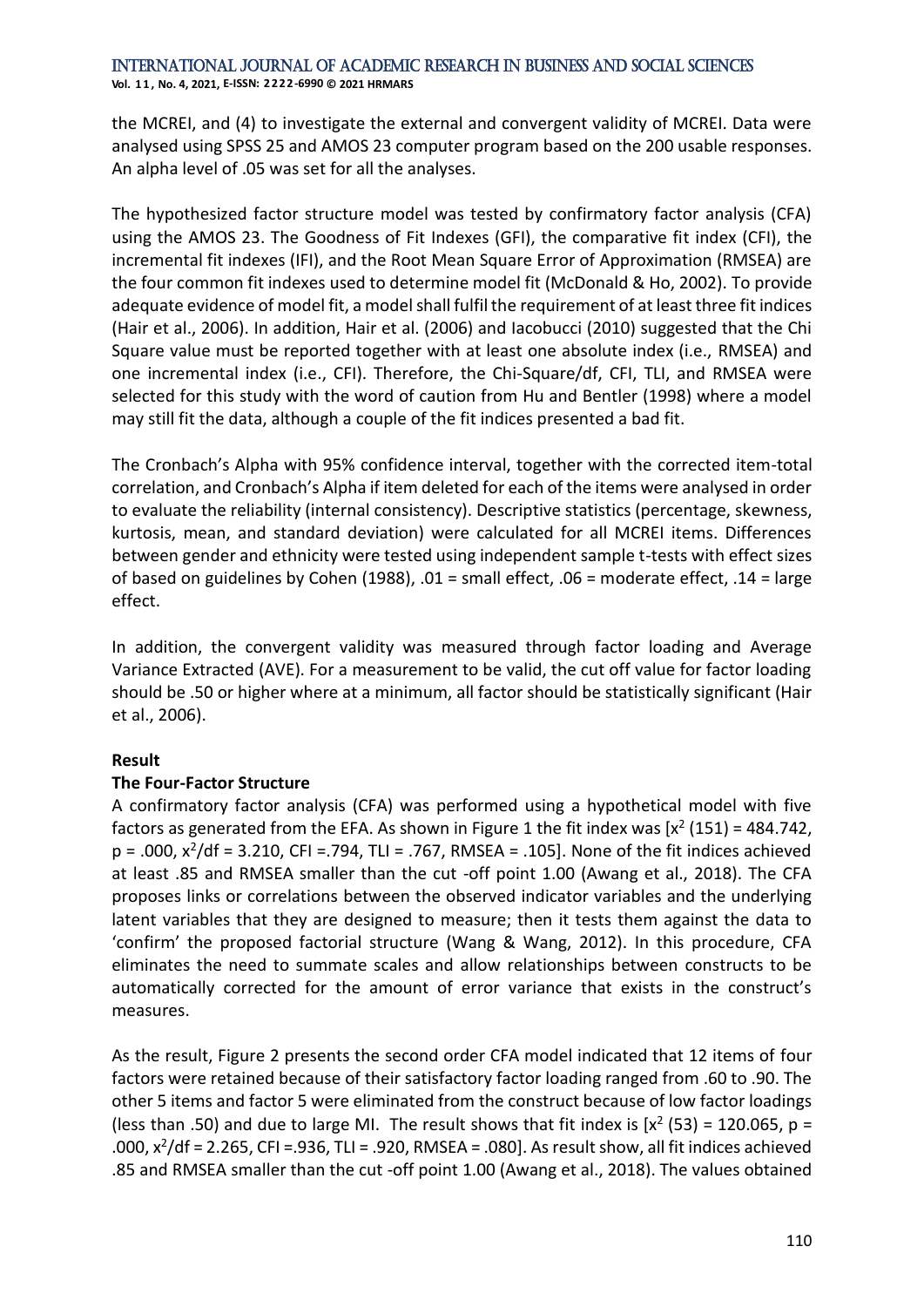were generally within a permissible range where these reflect the same three factors as in the original version. Therefore, the first hypothesized model has achieved a good overall fit.

The second model resulted in fair fit indices and statistically significant factor loadings, both for the total sample and for the subsamples divided by the variables of gender and ethnicity. Testing the gender invariance of the adapted model (Table 3) by multigroup analysis across gender with factor loadings freely estimated demonstrated a good fit to the data  $[x^2 (107) =$ 188.501, p = .000,  $x^2$ /df = 1.762, CFI =.925, TLI =.907, RMSEA = .062]. The same can be said for model invariance regarding ethnicity (Table 3), freely estimated factor loadings also demonstrated an excellent fit to the data data  $[x^2 (107) = 246.643, p = .000, x^2/df = 2.305, CFI$ = .875, TLI =.846, RMSEA = .081].



*Figure 1***. CFA model of original MCREI for total sample**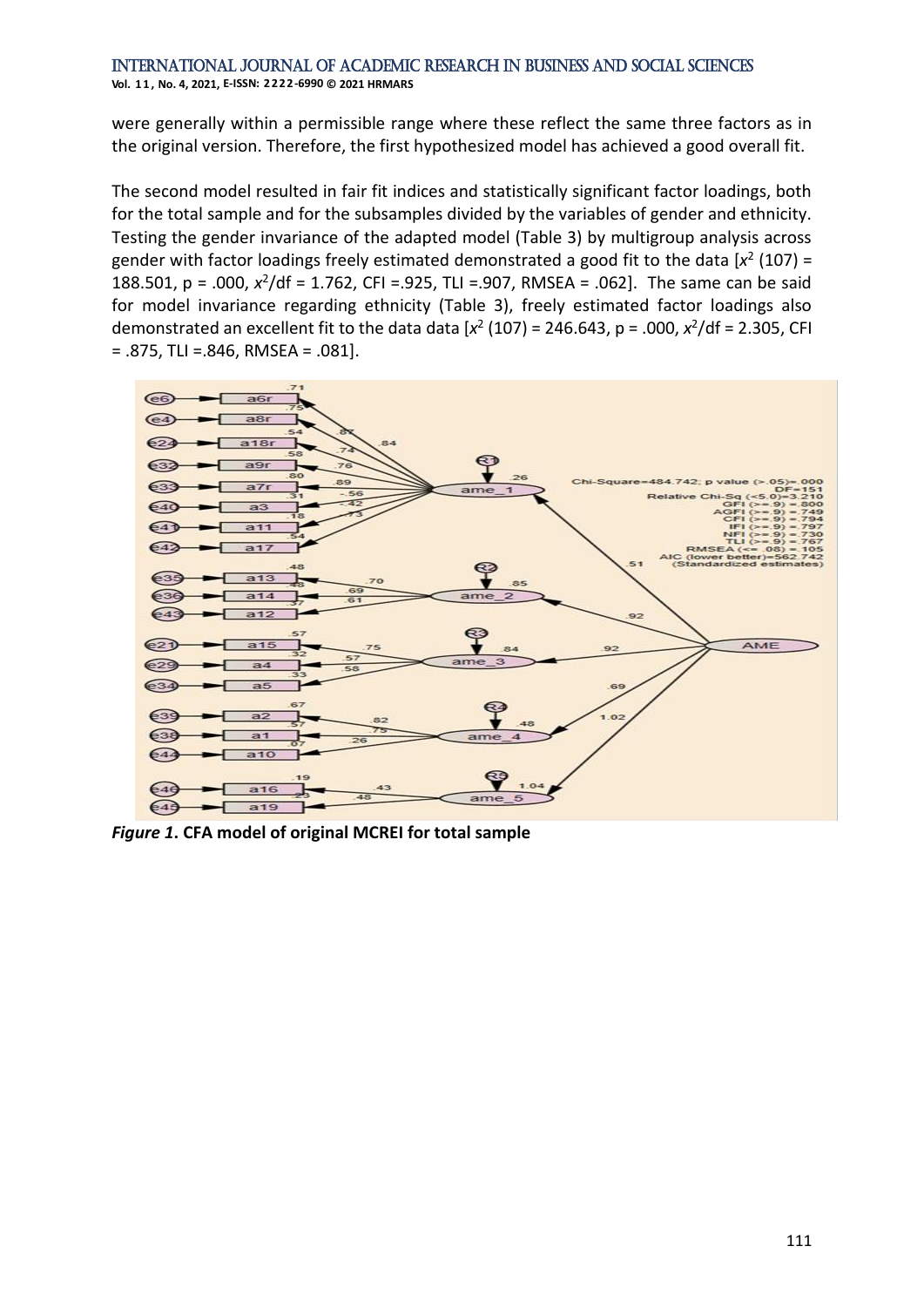68  $a6i$  $76$  $a8r$  $R2$ 48 69 Chi-Square=120.065; p value (>.05)=.000  $a18r$  $25$ DF  $-53$ ame 59 Relative Chi-Sq (<5.0)=2.265 GE  $Q17$ o'  $a9<sub>1</sub>$ AGFI $(>=9)$ 878 .90  $CFI$   $(x = 9)$ 936 .81  $\overline{\phantom{a}}$  $IFI (>= 9)$  $=$ 936  $a7r$ **NFI**  $(>=9)$ 892  $TL1 (= 9)$ 920  $\equiv$ 50 RMSEA<sup>(<</sup>  $= .08) = .080$  $A7$ AIC (lower better)=170.065 (Standardized estimates)  $a13$ 69 75 76 ame  $a14$ 87 AME 51 91  $a15$  $.71$  $84$  $60$ ame  $\overline{3}$ 62 68  $a<sub>5</sub>$  $72$ 85  $\overline{74}$ ame  $635$  $a<sub>1</sub>$ 

#### *Figure 2***. CFA Model of Translated MCREI for total sample**

**Table 3. Fit Indices for models presented in Figure 1 and 2**

| Model   | Sample              | CFI  | TLI  | <b>RMSEA</b> |
|---------|---------------------|------|------|--------------|
| Model 1 | Total sample        | .820 | .792 | .108         |
| Model 2 | Total sample        | .936 | .920 | .080         |
|         | Male subsample      | .925 | .907 | .062         |
|         | Female subsample    | .925 | .907 | .062         |
|         | Malay subsample     | .875 | .846 | .081         |
|         | Non-Malay subsample | .875 | .846 | .081         |

#### **Internal Consistency**

Finding shows that total MCREI instrument has high internal consistency with Alpha Cronbach coefficient value,  $\alpha$  = .842 (Table 4). Internal consistency values of all factors are relatively high where they range from .728 to .893.

| Factor | No. of Item after CFA | Alpha Cronbach $(\alpha)$ |  |  |  |  |  |
|--------|-----------------------|---------------------------|--|--|--|--|--|
|        |                       | .893                      |  |  |  |  |  |
|        |                       | .803                      |  |  |  |  |  |
|        |                       | .728                      |  |  |  |  |  |
|        |                       | .823                      |  |  |  |  |  |
| Total  | 12                    | .842                      |  |  |  |  |  |

#### **Table 4. Internal consistency of MCREI**

### **Construct Reliability**

Construct reliability refers to the extent to which the indicator presents the measured latent construct (Hair et al., 2006). It is gained by computing the squared sum of factor loadings for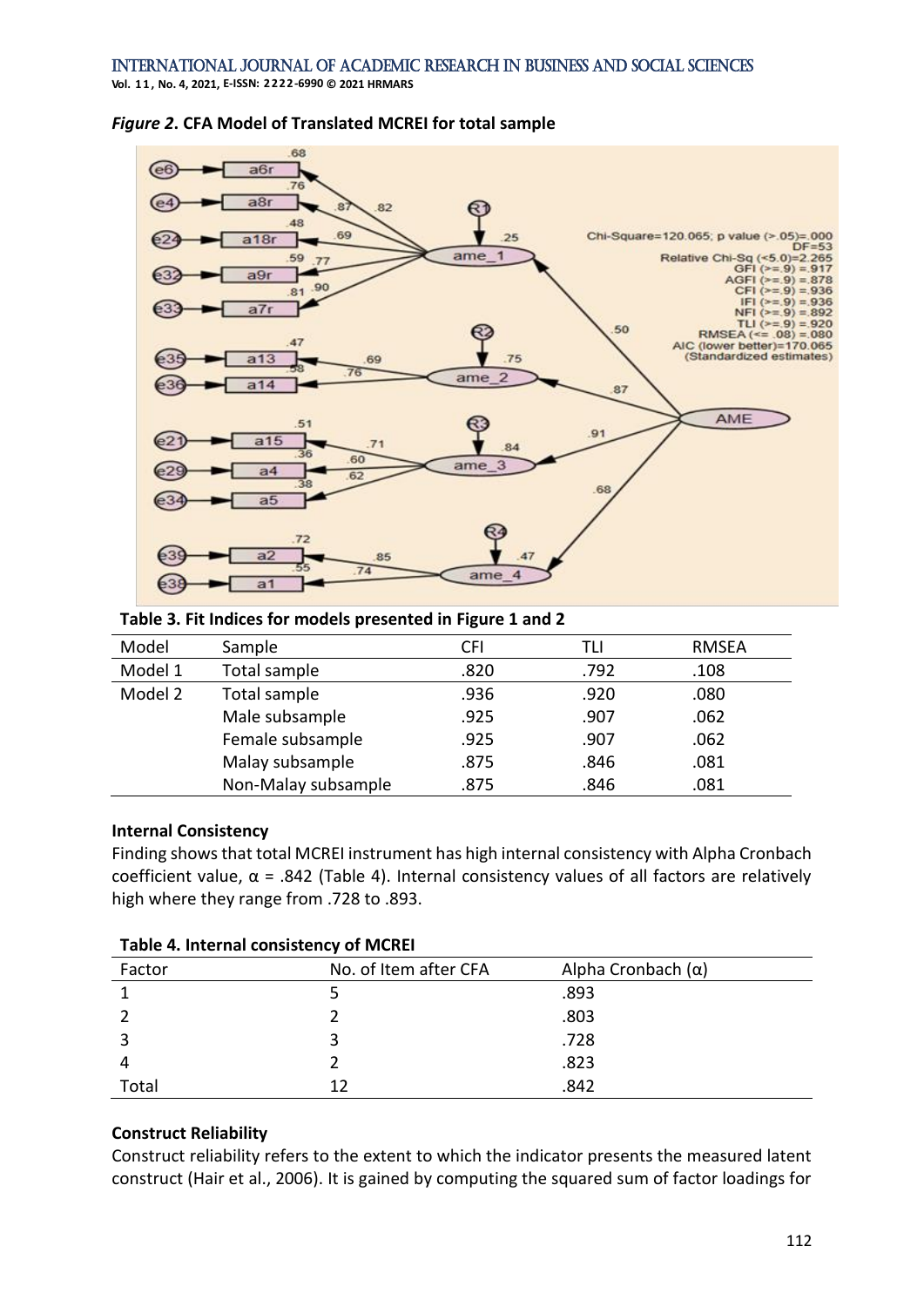**Vol. 1 1 , No. 4, 2021, E-ISSN: 2222-6990 © 2021 HRMARS**

each construct and the sum of the error variance terms for a construct. The reliability with value .70 or higher considers as a good reliability. The MCREI gains a satisfactory reliability with CR = .837 which means it demonstrates highly significant correlation between items of the construct. High construct reliability indicates that the measures all consistently represent the same latent (Hair et al., 2006).

#### **Descriptive Statistics**

The mean, standard deviation, skewness, and kurtosis of each item are presented in Table 5. The mean ranges from 3.616 to 4.225 and standard deviation ranges from .805 to 1.072. Based on the skewness and kurtosis, the items are normally distributed as the values of skewness and skewness are within ±2.00 and ±7.00.

| Item               | Mean  | Std. Deviation | <b>Skewness</b> | Kurtosis |
|--------------------|-------|----------------|-----------------|----------|
| mcrei6             | 4.150 | 1.031          | $-.944$         | $-.141$  |
| mcrei <sub>7</sub> | 4.225 | 1.005          | $-1.005$        | $-.147$  |
| mcrei <sub>8</sub> | 4.130 | 1.072          | $-0.880$        | $-.331$  |
| mcrei9             | 3.875 | 1.071          | $-.419$         | $-0.948$ |
| mcrei18            | 3.825 | 1.072          | $-.559$         | $-.643$  |
| mcrei13            | 3.703 | .849           | $-.283$         | .014     |
| mcrei14            | 3.688 | .859           | $-.359$         | .259     |
| mcrei4             | 3.702 | .813           | $-.078$         | $-.534$  |
| mcrei <sub>5</sub> | 3.854 | .823           | $-.596$         | .608     |
| mcrei15            | 4.050 | .819           | $-.648$         | .292     |
| mcrei1             | 3.616 | .927           | $-0.575$        | .598     |
| mcrei2             | 3.653 | .805           | $-.160$         | $-.113$  |

#### **Table 5. Descriptive statistics of MCREI**

Table 6 presents the findings of descriptive statistics measures of each scale used in the study. Results show that all the scales used in the study have adequate internal consistency ( $\alpha$ ) on the current sample.

| Scale   |          | Mean  | Std.<br>Deviation | Skewness | <b>Kurtosis</b> | α    |
|---------|----------|-------|-------------------|----------|-----------------|------|
|         | Factor 1 | 5.738 | 1.418             | 5.738    | 1.418           | .942 |
| MCSE-RD | Factor 2 | 6.241 | 1.399             | 6.241    | 1.399           | .959 |
|         | Factor 3 | 5.484 | 1.456             | 5.484    | 1.456           | .876 |
|         | Factor 1 | 2.497 | .558              | 2.497    | .558            | .935 |
| MCCTS-R | Factor 2 | 2.611 | .549              | 2.611    | .549            | .872 |
|         | Factor 3 | 2.563 | .591              | 2.563    | .591            | .906 |

#### **Table 6. Descriptive statistics measures of scales used in the study**

 $*\alpha$  = Cronbach's Alpha coefficient

Table 7 presents the differences sample t-tests. Findings show that there is no significant difference in MCREI for male (M = 3.832, SD = .601) and female [M = 3.805, SD = .521; t (198)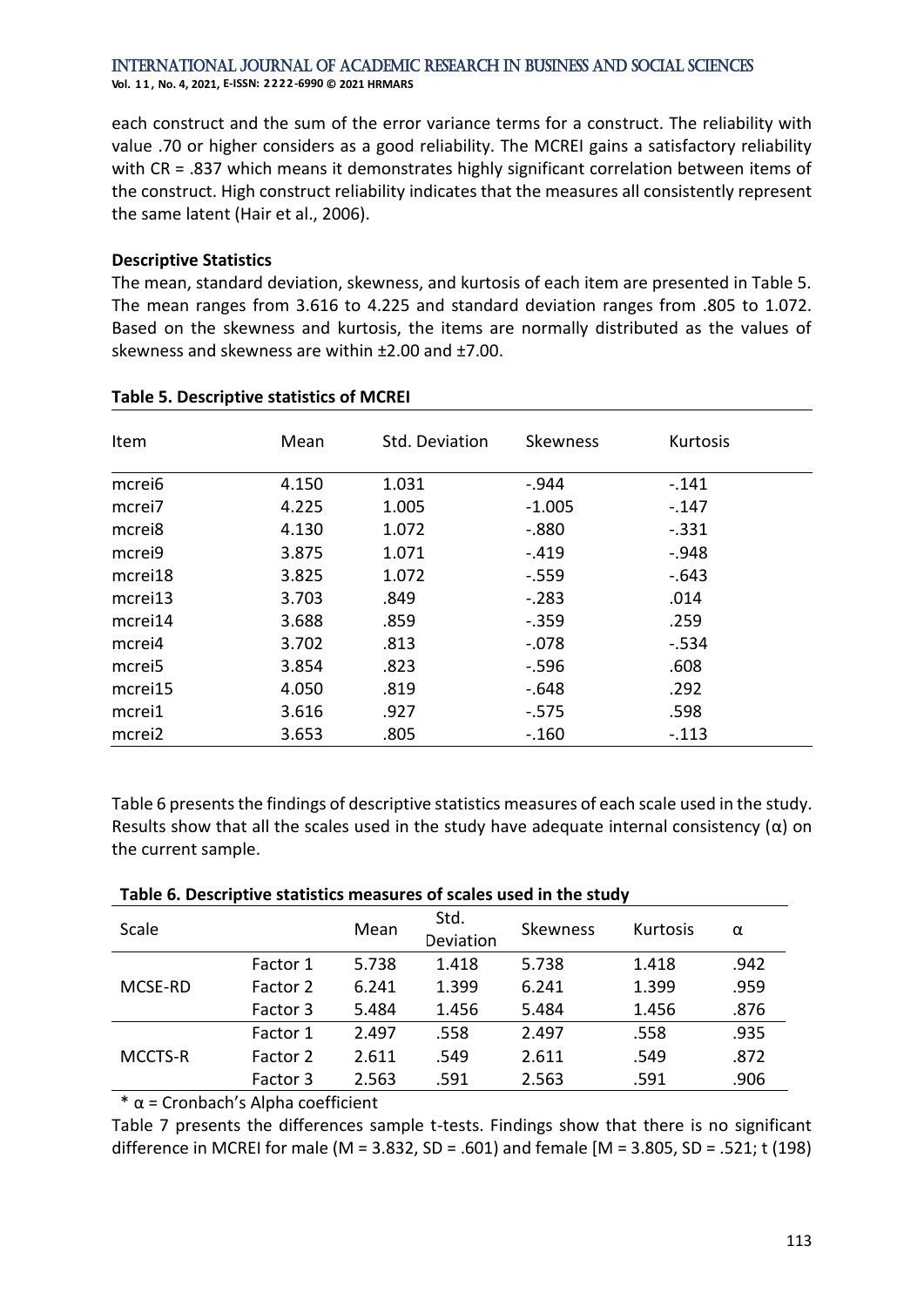= .286, p = .775]. The magnitude of the differences in the means was very small (eta squared = .000) between gender was tested using Independent T-Test.

|          | Gender | N   | Mean  | Std. Deviation | t       | df     | Sig. 2 tailed |
|----------|--------|-----|-------|----------------|---------|--------|---------------|
|          | Male   | 41  | 4.102 | .872           | .501    | 198    | .617          |
| Factor 1 | Female | 159 | 4.025 | .883           |         |        |               |
|          | Male   | 41  | 3.732 | .822           | .344    | 198    | .731          |
| Factor 2 | Female | 159 | 3.687 | .730           |         |        |               |
|          | Male   | 41  | 3.943 | .586           | .819    | 198    | .414          |
| Factor 3 | Female | 159 | 3.850 | .667           |         |        |               |
|          | Male   | 41  | 3.549 | .947           | $-.681$ | 52.673 | .499          |
| Factor 4 | Female | 159 | 3.657 | .725           |         |        |               |
| Total    | Male   | 41  | 3.832 | .601           | .286    | 198    | .775          |
|          | Female | 159 | 3.805 | .521           |         |        |               |

**Table 7. Mean difference of MCREI and its 4 factors according to gender**

 $*$ \* $p$ <.01,  $*$   $p$ <.05

Table 8 presents the differences between ethnicity was tested using independent sample ttests. Findings show that there is a significant difference in MCREI scores for Malay (M = 3.859, SD = .519) and Non-Malay [M = 3.645, SD = .568; t (198) = 2.403, p = .017]. The magnitude of the differences in the means was small (eta squared = .028).

|          | Gender    | N   | Mean  | Std. Deviation | t     | df  | Sig. 2 tailed |
|----------|-----------|-----|-------|----------------|-------|-----|---------------|
|          | Malay     | 154 | 4.078 | .865           |       |     |               |
| Factor 1 | Non-Malay | 46  | 3.917 | .923           | 1.087 | 198 | .278          |
| Factor 2 | Malay     | 154 | 3.761 | .761           | 2.271 | 198 | .024          |
|          | Non-Malay | 46  | 3.478 | .666           |       |     |               |
|          | Malay     | 154 | 3.914 | .650           | 1.808 | 198 | .072          |
| Factor 3 | Non-Malay | 46  | 3.717 | .636           |       |     |               |
|          | Malay     | 154 | 3.685 | .800           |       | 198 |               |
| Factor 4 | Non-Malay | 46  | 3.467 | .662           | 1.679 |     | .095          |
| Total    | Malay     | 154 | 3.859 | .519           |       |     |               |
|          | Non-Malay | 46  | 3.645 | .568           | 2.403 | 198 | .017          |

**Table 8. Mean difference of MCREI and its 4 factors according to ethnicity**

 $*$  $p$  <.01,  $*$  p <.05

### **Convergent Validity**

The convergent validity refers to the items of indicators of a specific construct should converge or share a high proportion of variance in common (Hair et al., 2006). Beside construct reliability, the CFA also allows for convergent validity testing. It can be measured through factor loading and Average Variance Extracted (AVE). For a measurement to be valid, the cut off value for factor loading shall be above.40 (Douka et al., 2009). However, standardized loading estimates should be .50 or higher where at a minimum, all factor should be statistically significant (Hair et al., 2006). The results of CFA show that factor loadings for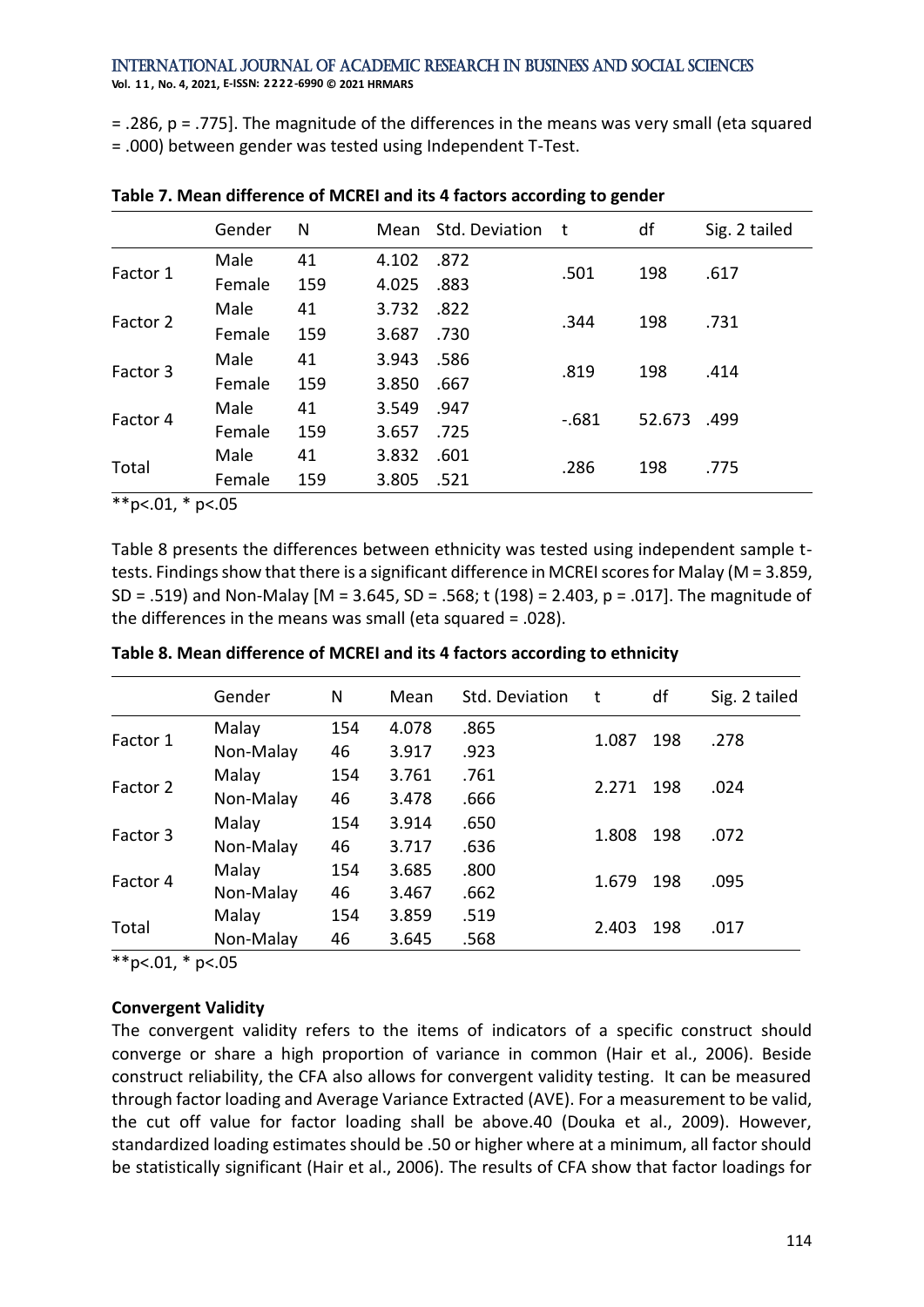**Vol. 1 1 , No. 4, 2021, E-ISSN: 2222-6990 © 2021 HRMARS**

each observed item was higher than .50 and AVE met the criterion of .50 (AVE = .574). Therefore, convergent validity is achieved for the MCREI.

The second model resulted in fair fit indices and statistically significant factor loadings, both for the total sample and for the subsamples divided by the variables of gender and ethnicity. Testing the gender invariance of the adapted model (Table 3) by multigroup analysis across gender with factor loadings freely estimated demonstrated a good fit to the data  $[x^2 (107) =$ 188.501, p = .000,  $x^2$ /df = 1.762, CFI =.925, TLI =.907, RMSEA = .062]. The same can be said for model invariance regarding ethnicity (Table 3), freely estimated factor loadings also demonstrated an excellent fit to the data data  $[x^2 (107) = 246.643, p = .000, x^2/df = 2.305, CFI$  $= .875$ , TLI  $= .846$ , RMSEA  $= .081$ ].

### **Discussion**

This study aimed to investigate the psychometric properties of MCREI in term of its factor structure, reliability and validity within the cultural context of Malaysia. The study focused on the evaluation of the hypothesized structure of MCREI and on the invariance of the adapted model across gender and ethnicity groups on a sample of Malaysian counsellor trainees. The tested four-factor structure of the MCREI was confirmed by the CFA on the total sample and two subsamples (e.g., gender and ethnicity). This finding supports the original paper. There were limited published evidence regarding MCREI factor structure except for the original paper by Pieterse et al. (2016). We did not manage to find related evidence from other studies which would potentially strengthen this finding. However, this study has confirmed MCREI's factor structure in the context of Malaysia and this may be the start for MCREI to be tested and used in other cultural contexts.

One of the purposes of this study is to evaluate the reliability and validity of MCREI in precisely measuring counsellor trainees academic multicultural experience during attending multicultural counselling course. The result shows that the translated and adopted MCREI has produced high internal consistency with an Alpha Cronbach value that is .842. Based on the coefficient values obtained, it proved that MCREI has high internal consistency. This indicates that the instrument shows high consistency of the scores obtained from one administration of an instrument to another (Fraenkel et al., 2015). Pieterse et al. (2016) also reported a highreliability coefficient value. For instances, they reported  $\alpha$  range from .75 to .84 for its subscales. Therefore, it can be concluded that items in MCREI are able to measure the intended construct and produce consistent scores.

This study also investigates the construct reliability in making sure the revised MCREI has stable consistency. According to Hair et al. (2006), construct reliability refers to the degree to which the construct indicators represent the latent construct. Hair et al. (2006) also maintained that high construct reliability reflects good internal consistency. A value between .60 and .70 may be acceptable. Meanwhile, the value of .70 or higher suggests good reliability. In this study, findings from CFA show that the construct reliability is high with CR = .837. This implicates that MCREI's items are all consistently representing the same latent construct.

The mean scores for MCREI subscales indicate that counsellor trainees in this study have high academic multicultural experience. This finding reflects that the counsellor trainees gained high multicultural exposure and interaction during attending multicultural counselling course.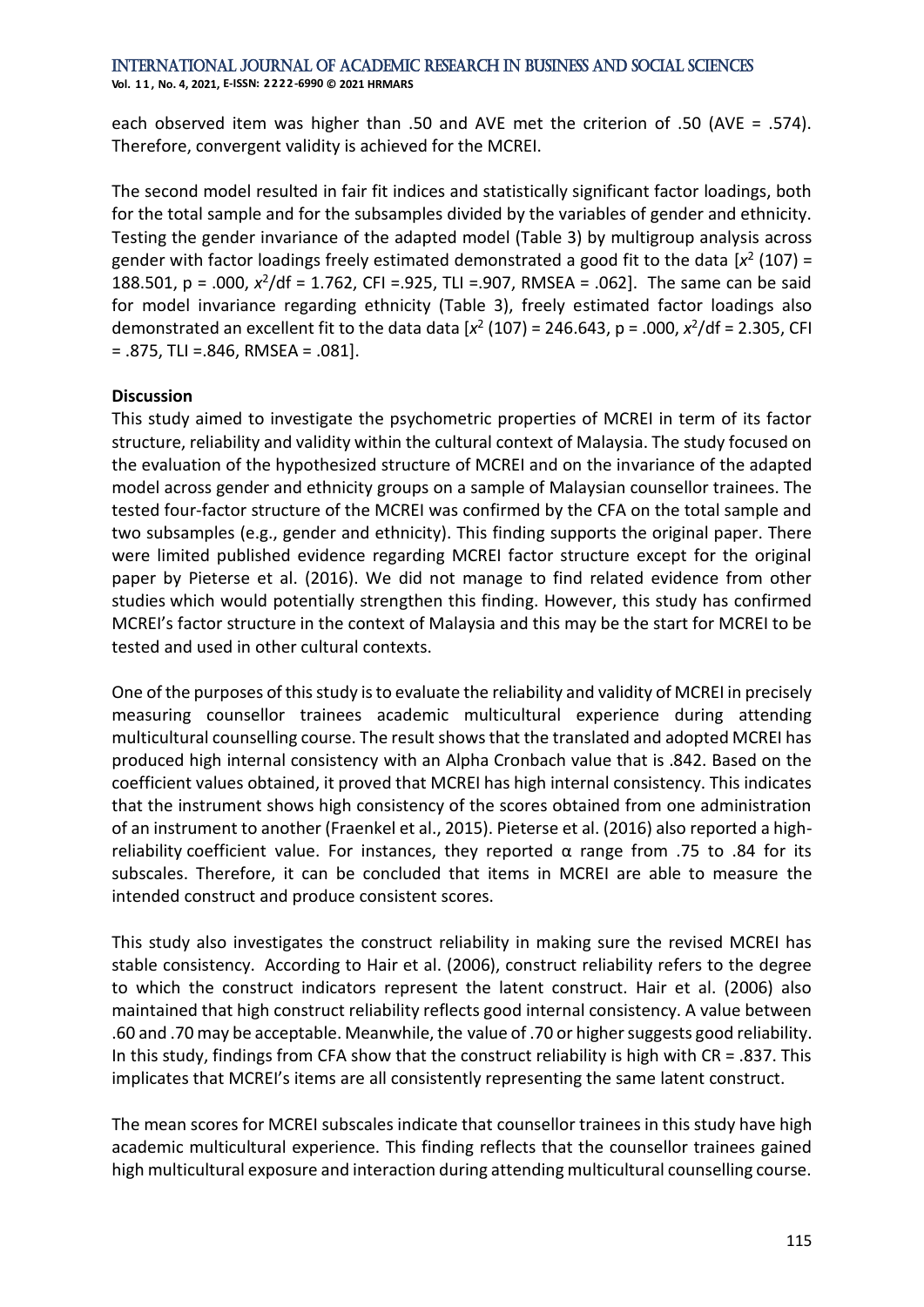**Vol. 1 1 , No. 4, 2021, E-ISSN: 2222-6990 © 2021 HRMARS**

This also means that the content and activities during the classroom are sufficient and meaningful to the counsellor trainees. This study also found that factor 2 and total MCREI's mean are significantly different according to ethnicity which implies that Malay and Non-Malay counsellor trainees gained multicultural experience differently in multicultural counselling course. This is in line with Pieterse et al. (2016) which students of Color were found to score higher in two factors of MCREI.

A valid and reliable instrument is needed in order for the researcher to draw a legitimate inference. Validity refers to the extent to which a concept is accurately measured (Heale & Twycross, 2015). In this study, the convergent validity was represented by the factor loading and Average Variance Extracted (AVE). A significant loading could still be fairly weak in strength, a good rule of thumb is standardized loading estimates should be .50 or higher. Douka et al. (2009) suggested that in order for a measurement to be valid, the cut off value for factor loading shall be above .40. At a minimum, all factor should be statistically significant.

Another indicator of convergent validity is AVE. It is a summary indicator of convergence that can be calculated using standardized loadings. AVE is computed as the total of all standardized factor loadings (squared multiple correlations) divided by the number of items. In other words, it is the average squared factor loading. According to Fornell and Lacker (1981), AVE> 0.5 reflects high convergent validity. This requires high loadings on a factor which would indicate that they converge on some common points. As in this study, the convergent validity is .574. This value indicates that the model of MCREI's uni-dimensionality has been obtained. In addition, MCREI was also found to has sufficient external validity. This is reflected by an adequate significant correlation between MCREI subscales with MCSE-RD and MCCST-R subscales.

#### **Conclusion**

The confirmed factor structure, high reliability, and sufficient validity portray MCREI's ability to measure precisely counsellor trainees' multicultural experience in academic setting during multicultural counselling course. In establishing external validity, its significant relationship with multicultural counselling self-efficacy and perceived multicultural counselling competence provides information for more clearer understanding of multicultural counselling competence development. For further exploration on the MCREI psychometric properties, the study may be conducted by involving different sample and context.

Academic multicultural experience is derived from the multicultural experience that can be regarded as the contact between individuals of different groups as premised in the Contact Theory by Allport (1954). It is also can be regarded as a collected cross-cultural experience encounter by Narvaez and Hill (2010). In addition, the SET and SCT also mentioned the relation of experience, efficacy, and the environment with individual's competency in which highlights that a different set of tasks require a different ability that develops from a different experience. Thus, the findings of the reliability and validity of the translated MCREI contributed to the understanding of one of the major sources of self-efficacy, mastery experience, from the multicultural lens. Furthermore, the retained items provide the reflection of the teaching and learning activities implemented by course instructors that left significant impressions and experiences to the counsellor trainees.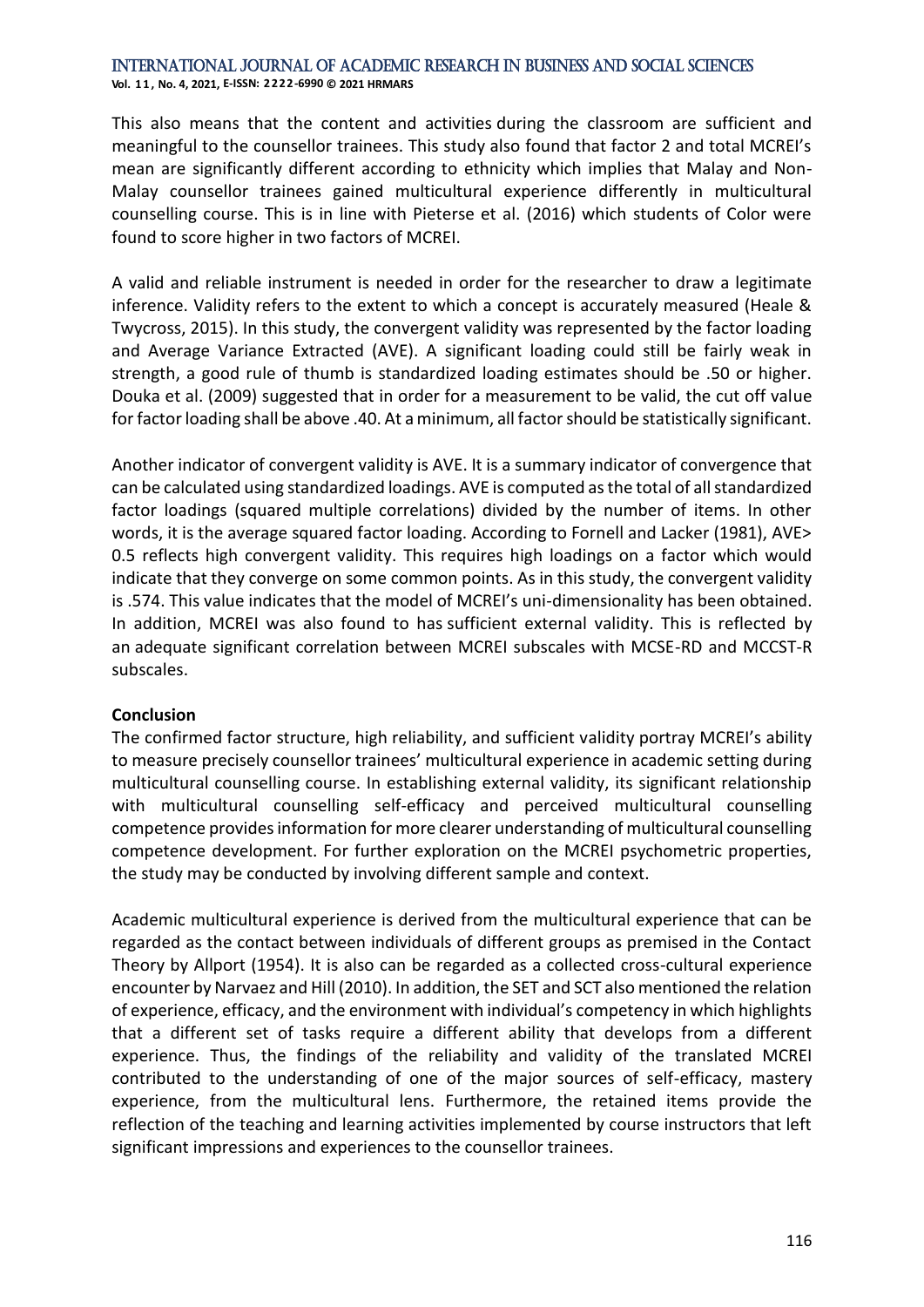**Vol. 1 1 , No. 4, 2021, E-ISSN: 2222-6990 © 2021 HRMARS**

#### **Declaration**

The author (s) professed no potential circumstances with regard to the research, authorship, and/or publication of this article. Reprinted or reused by permission of the first author.

#### **References**

Adams, C. (2015). *Multicultural Counselling Self-Efficacy among School Counsellors in British Columbia* (Master dissertation, The University of British Columbia). Retrieved from https://www.semanticscholar.org/paper/Multicultural-counselling-self-efficacy among-in-Adams/a9cc15459ad05d9d0951a8ed7e21aa8417ff0232.

Allport, G. W. (1954). *The nature of prejudice*. Reading, MA: Addison-Wesley.

- Awang, Z., Zainudin, N. F. S., & Hui, L. S. (2018). Pendekatan Mudah SEM (Structural Equation Modelling). Bangi: MPWS Rich Resources Sdn. Bhd.
- Aytug, Z. G., Kern, M. C., & Dilchert, S. (2018). Multicultural experience: Development and validation of a multidimensional scale. *International Journal of Intercultural Relations, 65,* 1–16. https://doi.org/10.1016/j.ijintrel.2018.04.004
- Bandura, A. (1977). Self –efficacy: Toward a unifying theory of behavioural change. *Psychological Review, 84*, 2, 191-215. https://doi.org/10.1016/0146-6402(78)90002-4
- Bandura, A. (1986). *Social foundations of thought and action.* Englewood Cliffs, NJ: Prentice-Hall.
- Barden, S. M., & Greene, J. H. (2015). An investigation of multicultural counseling competence and multicultural counseling self-efficacy for counselors-in-training. International *Journal for the Advancement of Counselling*, 37, 41–53. https://doi.org/10.1007/s10447-014-9224-1.
- Barden, S. M., Mobley, K, & Shannonhouse, L. (2014). Cultural immersion in counselor education in the United States: A quasi experimental study. *Journal for International Counselor Education, 6*, 46-60. Retrieved from https://www.researchgate.net/publication/280925901 Cultural Immersion in Couns elor Education in the United States A Quasi Experimental Study
- Chaichanasakul, A. (2011). *Culturally transcendent, developmental model of multicultural counseling competence: An integration of theories*. University of Missouri, Columbia, MO. Retrieved from https://www.semanticscholar.org/paper/Culturallytranscendent%2C-developmental-model-of-%3A-

Chaichanasakul/cbd42c885d8b7de9b220245e35adbd7473d7bd9a

- Cohen, J. (1988). *Statistical Power Analysis for the Behavioral Sciences (2nd Edition).* Hillsdale, NJ: Lawrence Earlbaum Associates.
- Crook, T. (2010). *Relationship between counseling self-efficacy and multicultural counseling self-efficacy among school counselors*. Doctoral Dissertation, University of Auburn, Alabama. Retrieved from https://search-proquestcom.ezadmin.upm.edu.my/pqdtglobal/docview/768024117/4A1C709B77C44D59PQ/1 ?accountid=27932
- Donohue, D. K. (2020). Religiosity and multicultural experiences predict cultural values in college students. *Current Psychology.* https://doi.org/10.1007/s12144-019-00590-6
- Douka, A., Harun, M. M., Jaafar, W. M. W., Ismail, A., & Noah, S. M. (2021). Reliability and Validity of Translated Multicultural Course Racial Experiences Inventory (MCREI) on the sample of Malaysian Counsellor Trainees. *International Journal of Academic Research in Business and Social Sciences*, *11*(4), 1-.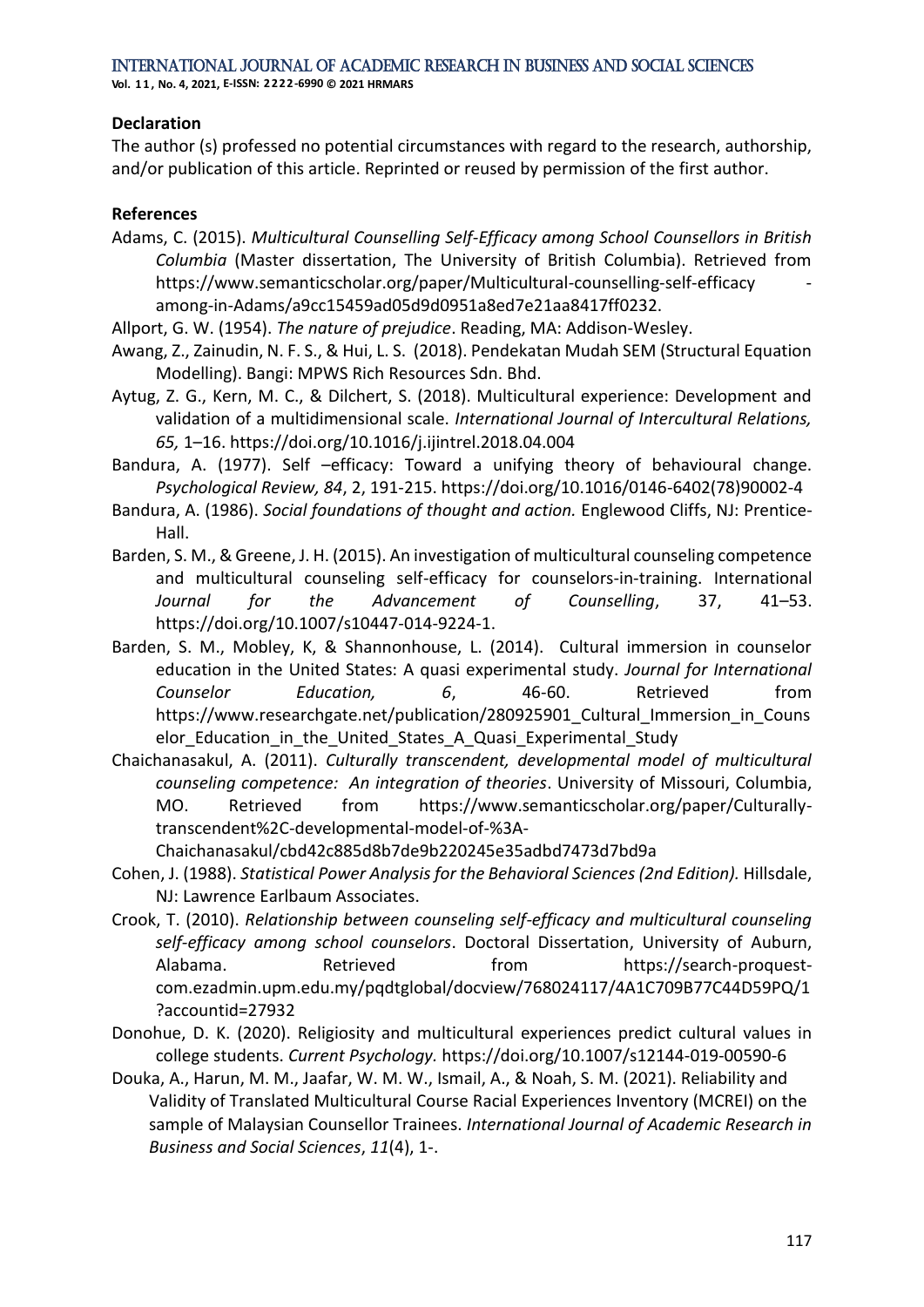- Endicott, L., Bock, T., & Narvaez, D. (2003). Moral reasoning, intercultural development, and multicultural experiences: Relations and cognitive underpinnings. *International Journal of Intercultural Relations, 27*(4), 403–419. https://doi.org/10.1016/S0147- 1767(03)00030-0
- Fornell, C., & Larcker, D. F. (1981). Structural equation models with unobservable variables and measurement error: Algebra and statistics. *Journal of Marketing Research, 18*, 382- 388. https://doi.org/10.1177/002224378101800313
- Hair, J. F., Black, W. C., Babin, B. J., Anderson, R. E., & Tatham, R. L. (2006). *Multivariate Data Analysis.* Upper Saddle River, NJ: Prentice Hall.
- Heale, R., & Twycross, A. (2015). Validity and reliability in quantitative studies. *Evidence-Based Nursing, 18*, 66-67. https://doi.org/10.1136/eb-2015-102129
- Holcomb-McCoy, C., & Day-Vines, N. (2004). Exploring school counselor multicultural competence: A multidimensional concept. *Measurement and Evaluation in Counseling and Development, 37,* 154-162. https://doi.org/10.1080/07481756.2004.11909757
- Hu, L., & Bentler, P. M. (1999). Cut off criteria for fit indexes in covariance structure analysis: Conventional criteria versus new alternatives. *Structural Equation Modeling, 6*(1), 1–55. https://doi.org/10.1080/10705519909540118
- Iacobucci, D. (2010)*.* Structural equations modeling: Fit indices, sample size, and advanced topics. *Journal of Consumer Psychology, 20*(1), 90-98. https://doi.org/10.1016/j.jcps.2009.09.003
- Leung, A. K.-Y., Maddux, W. M., Galinsky, A. D., & Chiu, C.-Y. (2008). Multicultural experience en-hances creativity: The when and how. *American Psychologist, 63*,169–181. https://doi.org/ 10.1037/0003-066X.63.3.169.
- Paige, R. M. (1996). Intercultural trainer competencies. In D. Landis & R. S. Bhagat (Eds.), *Handbook of Intercultural Training* (2nd ed., pp. 148– 164). Thousand Oaks, CA: Sage.
- McDonald, R. P., & Ho, M.-H. R. (2002). Principles and practice in reporting structural equation analyses. *Psychological Methods, 7,* 64-82. https://doi.org/10.1037/1082-989X.7.1.64
- Narvaez, D., & Hill, P. L. (2010). The relation of multicultural experiences to moral judgment and mindsets. *Journal of Diversity in Higher Education, 3*(1), 43– 55. https://doi.org/10.1037/a0018780
- Na Go Eun. (2012). *Relationship between school counselor mutlicultural counseling competence and self-efficacy in working with recent immigrant students*. Doctoral dissertation, University of Maryland. Retrieved from Proquest.
- Noah, S. M. (2005). *Pengujian dan Penilaian dalam Kaunseling* [Assessment and Evaluation in Counselling]. Serdang: Penerbit Universiti Putra Malaysia.
- Pieterse, A. L., Lee, M., & Fetzer, A. (2016). Racial group membership and multicultural training: examining the experiences of counseling and counseling psychology students. *International Journal for the Advancement of Counseling*, *38*, 26-47. https://doi.org/10.1007/s10447-015-9254-3
- Ponterotto, J. G., Alexander, C. M., & Grieger, I. (1995). A multicultural competency checklist for counseling training programs. *Journal of Multicultural Counseling and Development, 23*, 11-20. https://doi.org/10.1002/j.2161-1912.1995.tb00262.x
- Pope-Davis, D. B., Liu, W. M., Nevitt, J., & Toporek, R. L. (2000). The development and initial validation of the Multicultural Environment Inventory: A preliminary investigation. *Cultural Diversity and Ethnic Minority Psychology, 6*, 57–64. https://doi.org/ 10.1037/1099-9809.6.1.57